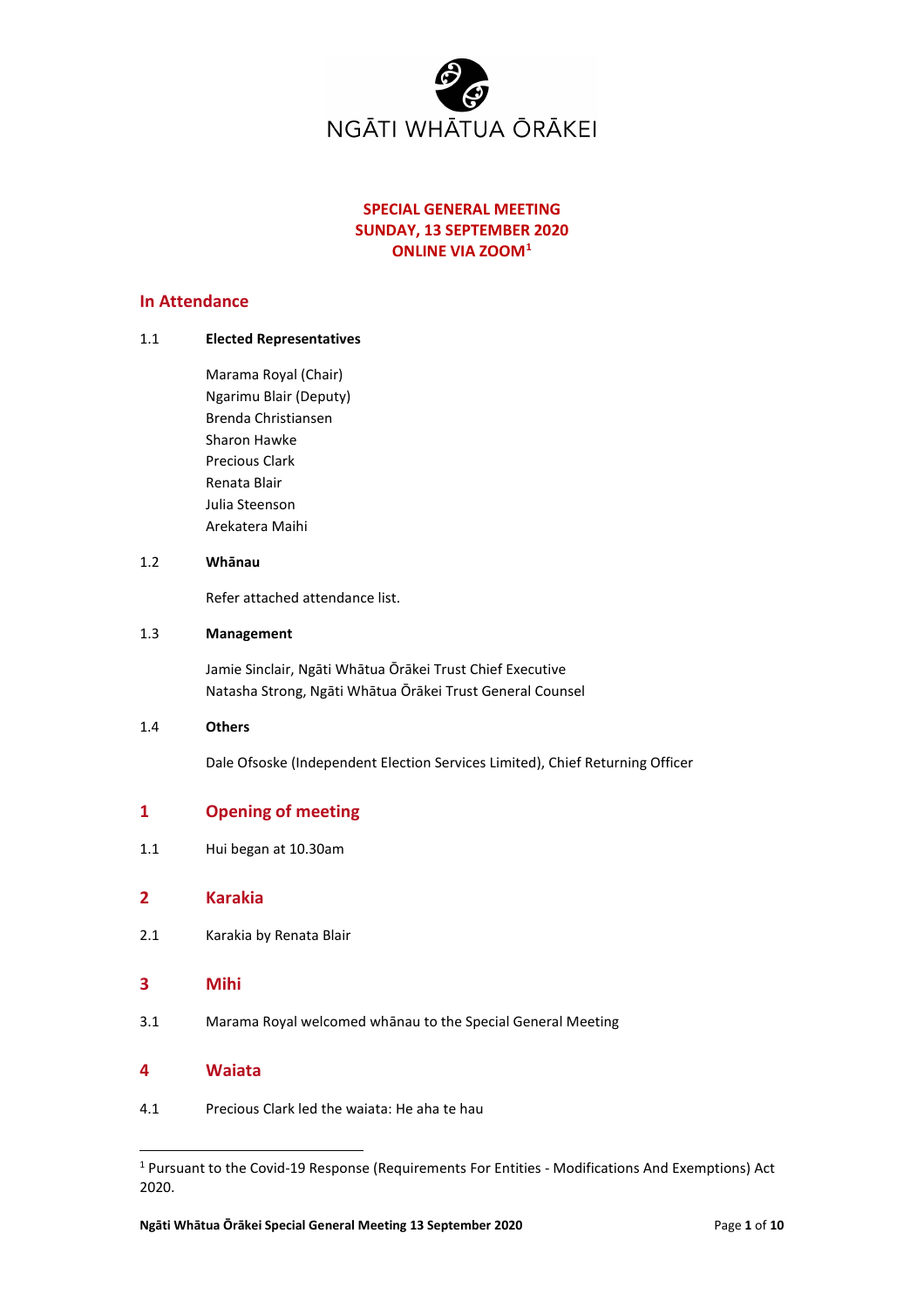

# **5 Governance**

## 5.1 **Quorum and Apologies**

A minimum of 100 adult Ngāti Whātua Ōrākei members were present throughout the hui. Accordingly, a quorum was present throughout the hui. There was an apology from Esther Viola Talbot via the Zoom chat function.

# **6 Loan Value Ratios, Electronic Voting, Nominations, Hui, and Notices, Improvements and Corrections, and Administrative Amendments**

6.1 Precious Clark, Ngarimu Blair, Julia Steenson, Brenda Christiansen, and Jamie Sinclair spoke to the special resolutions relating to the loan to value ratio amendments, the Electronic voting, nominations, hui, and notices amendments, the improvements and corrections amendments, and the administrative changes amendments to the Ngāti Whātua Ōrākei Trust Deed.

### **7 Membership and Trusts Act 2019 Amendments**

7.1 Arekatera Maihi, Marama Royal, Sharon Hawke, Renata Blair, and Jamie Sinclair spoke to the special resolutions relating to the membership amendments and the Trusts Act 2019 amendments to the Ngāti Whātua Ōrākei Trust Deed.

### **8 Whai Maia Update**

8.1 Marama Royal and Sharon Hawke provided an update on Whai Maia's mahi.

# **9 Whai Rawa Update**

9.1 Ngarimu Blair and Julia Steenson provided an update on Whai Rawa's mahi.

# **10 Special Resolutions - Results**

The resolutions were been voted on by registered adult members of Ngāti Whātua Ōrākei by post and online.<sup>[2](#page-1-0)</sup> Each special resolution required the approval of not less than 75% of those adult members who validly cast a vote.<sup>[3](#page-1-1)</sup> The Chief Returning Officer, Dale Ofsoske of Independent Election Services Limited, [4](#page-1-2) announced the results of the voting for each special resolution:

### 10.1 **Special Resolution 1 - Membership**

To amend the Ngāti Whātua Ōrākei Trust Deed (including the definitions of "Hapū" and "Ngāti Whātua Ōrākei") to reflect whakapapa that in order for an individual to be a

<span id="page-1-0"></span><sup>2</sup> Pursuant to the Covid-19 Response (Requirements For Entities - Modifications And Exemptions) Act 2020.

<span id="page-1-1"></span><sup>3</sup> Clause 3 of the Fourth Schedule of the Ngāti Whātua Ōrākei Trust Deed.

<span id="page-1-2"></span><sup>4</sup> Appointed by the Trust pursuant to clause 7.1 of the Fourth Schedule to the Ngāti Whātua Ōrākei Trust Deed.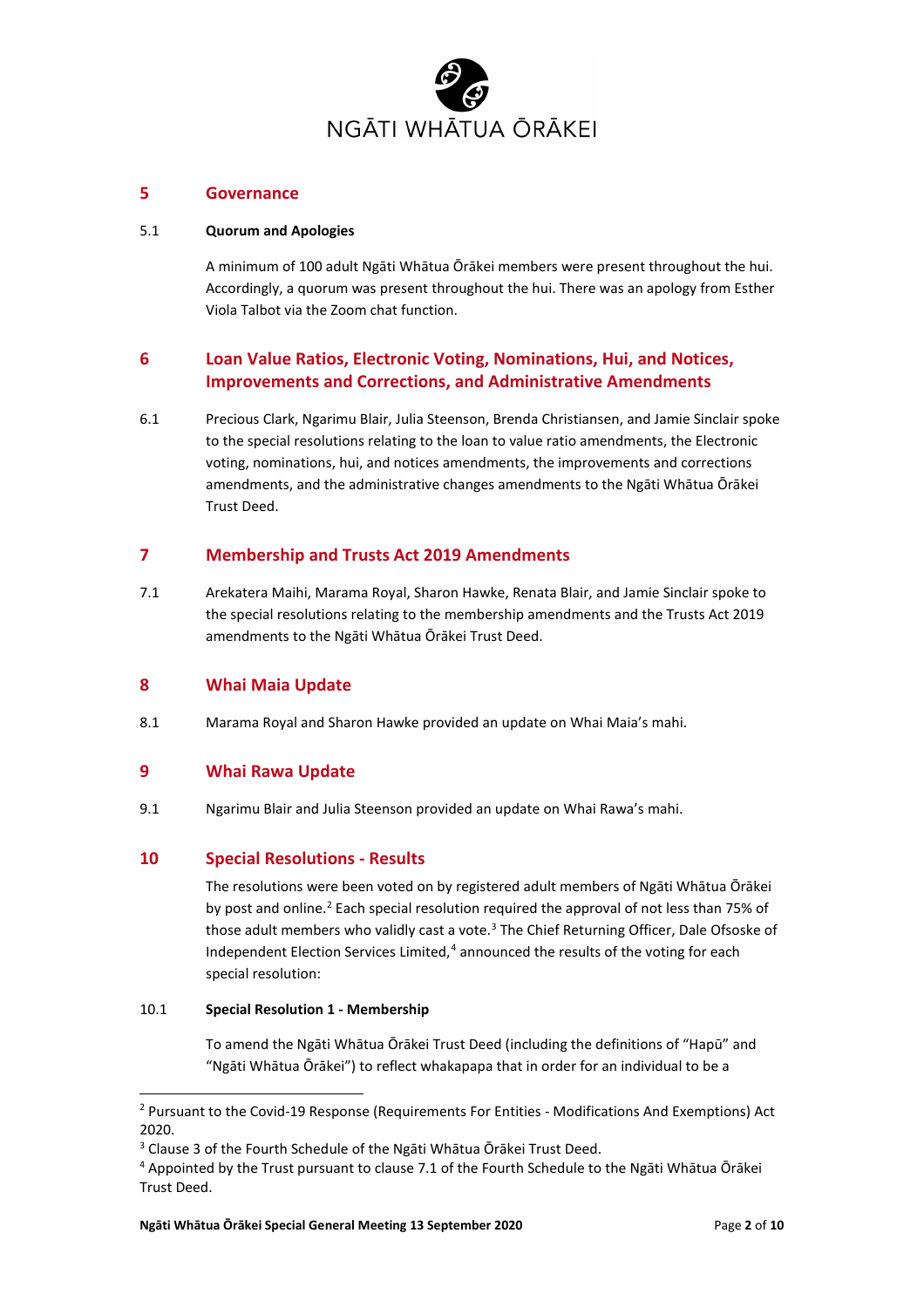

member of Ngāti Whātua Ōrākei, that person must be a toto (blood) descendant of Tuperiri.

| <b>Votes For</b>      | 535                      |
|-----------------------|--------------------------|
| <b>Votes Against:</b> | 134                      |
| Abstained:            |                          |
| <b>Blank:</b>         |                          |
| <b>Result:</b>        | <b>Resolution Passed</b> |

#### 10.2 **Special Resolution 2 - Membership Removal**

To amend Rule 5.4 of the First Schedule of the Ngāti Whātua Ōrākei Trust Deed to create a process through which the Whakapapa Committee may remove a person from the Ngāti Whātua Ōrākei Register if that person was registered as a member after 13 September 2020 and does not meet the definition of "Member", provided due process is followed.

| <b>Votes For:</b>     | 529                      |
|-----------------------|--------------------------|
| <b>Votes Against:</b> | 138                      |
| <b>Abstained:</b>     | n                        |
| <b>Blank:</b>         | q                        |
| <b>Result:</b>        | <b>Resolution Passed</b> |

#### 10.3 **Special Resolution 3 - Loan Ratios**

To increase the maximum level of the Group's borrowing from 30% of the value of the landholdings of the Ngāti Whātua Ōrākei Group (excluding the Hapū Lands and the Inalienable Lands) to 40% of the value of the landholdings (excluding the Hapū Lands and the Inalienable Lands) and commercial assets of the Ngāti Whātua Ōrākei Group and relax the interest cover ratio from 50% of EBIT derived from the Protected Lands, Inalienable Lands and the other land holdings in the Trust (apart from the Hapū Lands) to 67% of EBIT reported by the Commercial Subsidiaries.

| <b>Votes For:</b>     | 492                          |
|-----------------------|------------------------------|
| <b>Votes Against:</b> | 178                          |
| Abstained:            |                              |
| <b>Blank:</b>         | 6                            |
| <b>Result:</b>        | <b>Resolution Not Passed</b> |

#### 10.4 **Special Resolution 4 - Electronic voting, Nominations, Hui, and Notices**

To expressly permit meetings to be held and quorum counted electronically, notices to be given electronically, electronic voting, proposals to be submitted electronically and for email addresses to be included when a person is registered on the Ngāti Whātua Ōrākei Register.

| <b>Votes For:</b>     | 592 |
|-----------------------|-----|
| <b>Votes Against:</b> | 74  |
| Abstained:            | 0   |
| <b>Blank:</b>         | 10  |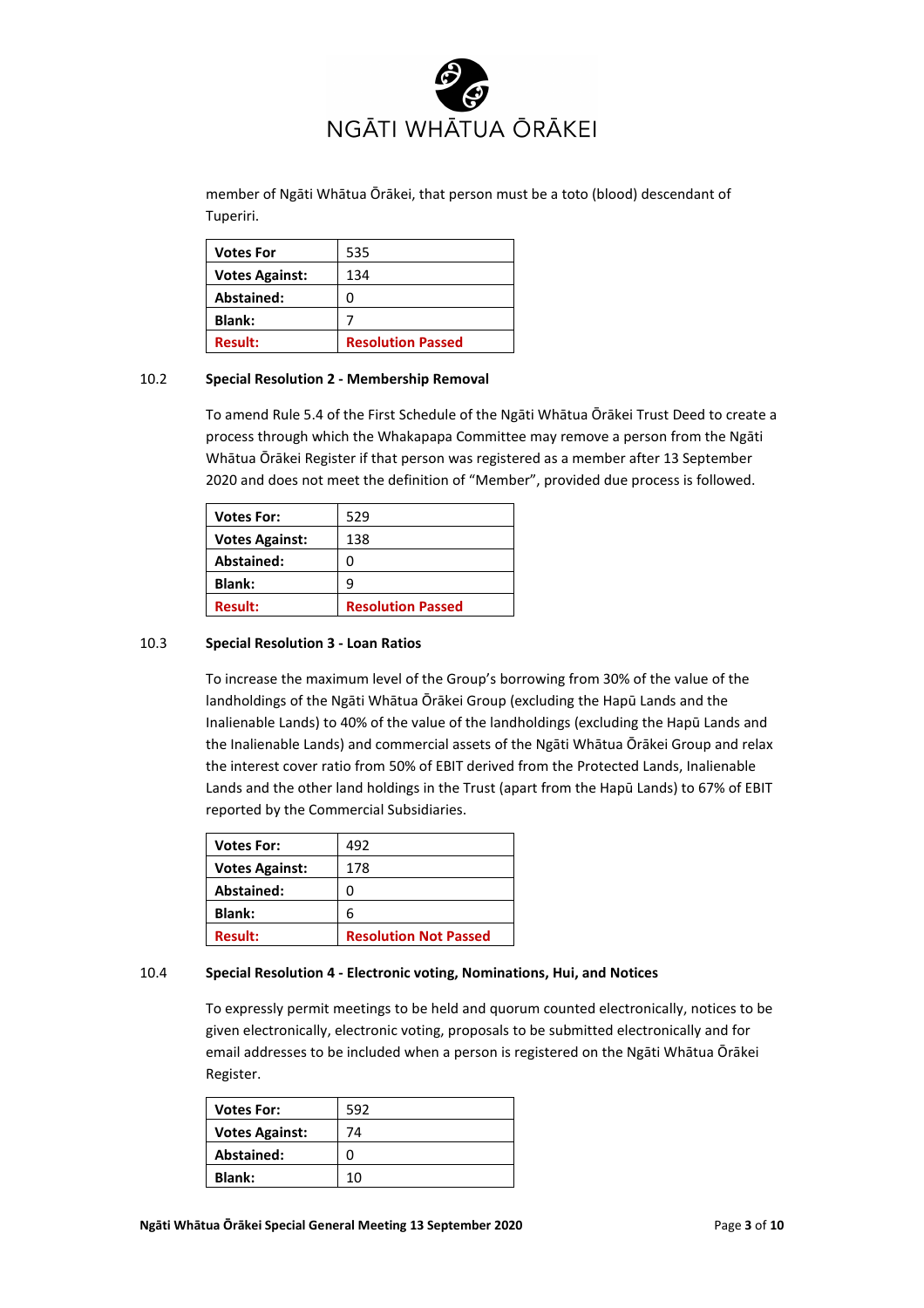

**Result: Resolution Passed**

### 10.5 **Special Resolution 5 - Trusts Act 2019**

To amend the Ngāti Whātua Ōrākei Trust Deed to align and comply with the Trusts Act 2019.

| <b>Votes For:</b>     | 577                      |
|-----------------------|--------------------------|
| <b>Votes Against:</b> | 87                       |
| Abstained:            | O                        |
| <b>Blank:</b>         | 12                       |
| <b>Result:</b>        | <b>Resolution Passed</b> |

#### 10.6 **Special Resolution 6 - Improvements and Clarifications**

To incorporate improvements and clarifications to the Ngāti Whātua Ōrākei Trust Deed.

| <b>Votes For:</b>     | 574                      |
|-----------------------|--------------------------|
| <b>Votes Against:</b> | 97                       |
| Abstained:            | O                        |
| <b>Blank:</b>         |                          |
| <b>Result:</b>        | <b>Resolution Passed</b> |

### 10.7 **Special Resolution 7 - Corrections to Administrative Errors and Inaccuracies**

To correct some administrative errors and inaccuracies in the Ngāti Whātua Ōrākei Trust Deed (subject to any changes made under the previous resolutions).

| <b>Votes For:</b>     | 587                      |
|-----------------------|--------------------------|
| <b>Votes Against:</b> | 78                       |
| Abstained:            | O                        |
| <b>Blank:</b>         | 11                       |
| <b>Result:</b>        | <b>Resolution Passed</b> |

# **11 Whānau Kaupapa**

11.1 Whānau raised the following kaupapa through the hui via the Question and Answer and Chat functions on Zoom, most of the questions asked were answered by the General Counsel in real time:

### 11.2 **Electronic Hui and Voting**

- 11.2.1 Whether the online vote and SGM were legitimate given the Ngāti Whātua Ōrākei Trust Deed is silent on it and whether the hui should be postponed until after COVID-19 gathering restrictions are lifted.
- 11.2.2 The General Counsel, Ms Strong, noted the Trust was utilising the provisions of the Covid-19 Response (Requirements For Entities - Modifications And Exemptions) Act 2020 (the CREME Act) which enables the use of electronic voting and online hui during the COVID-19 crisis even though the Trust Deed is currently silent on this form of voting and meeting. Ms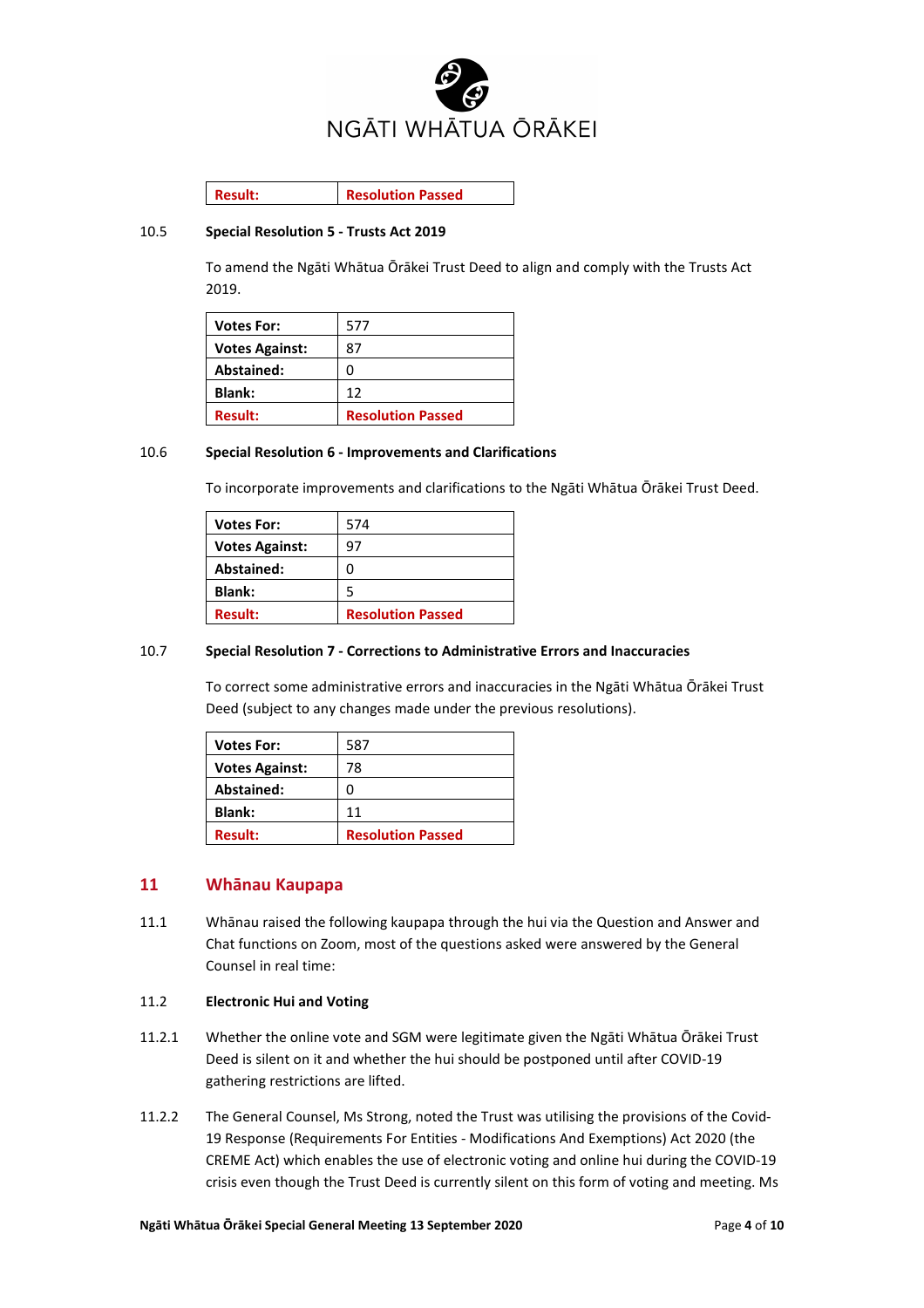

Strong further noted the provisions of the CREME Act extend until the end of September [post SGM correction - they extend until the end of November] but are likely to be extended by the Government beyond this and the Trust had decided not to delay the SGM until the COVID-19 gathering restrictions are lifted because of the uncertainty of that.

- 11.2.3 Whether the voting platform is secure and voting details were keep confidential. Ms Strong noted that the voting platform and processes were secure and had been confirmed as such by Independent Election Services Limited and all details would be kept confidential as usual.
- 11.2.4 Whether the online voting and hui excluded kaumātua and those without digital access. Ms Strong noted Trust staff had visited many Kaumātua to help them access the voting and hui. Other attendees noted the benefit of the online platform in enabling whānau outside Auckland to participate.

### 11.3 **Membership**

- 11.3.1 Whether members and beneficiaries are the same thing. Ms Strong confirmed they were.
- 11.3.2 Who is on the Whakapapa Committee, how they are appointed, and whether they make all membership decisions, including removals if the proposed amendments are passed. Ms Strong noted the Whakapapa Committee makes all membership decisions.
- 11.3.3 The use of the term "whānau" to describe the connection required by non-members to members in order to be eligible for discretionary benefits under the proposed membership amendments to the Trust Deed.
- 11.3.4 The role of whāngai in the battles fought by Ngāti Whātua Ōrākei to regain its land and the inconsistency of treatment of whāngai by officials since 1820.
- 11.3.5 The impact of the proposed membership amendments on the adopted and whāngai children of existing members and whether there should be a difference between adopted and whāngai individuals. Ms Strong noted the proposed amendments require all individuals to have a toto (blood) connection to Tuperiri to be eligible to apply for membership from the date of the SGM. Ms Strong noted further the proposed provision for benefits to be provided at the discretion of the Trust to non-members with a whānau connection to a member.

#### 11.4 **Elected Representatives**

11.4.1 Why Mr Rua was not in attendance. Ms Strong noted it was not possible for Mr Rua to be in attendance and the reasons for that were confidential.

#### 11.5 **Loan Ratios**

- 11.5.1 What the loan to value ratio translates to in real \$ terms. Ms Strong noted she did not have the figures to hand, they had been provided at a previous whānau SGM webinar, were in the 2019 annual report, and would be in the 2020 annual report.
- 11.5.2 Whether the Trust had any particular spending proposals that required the increase in loan ratios.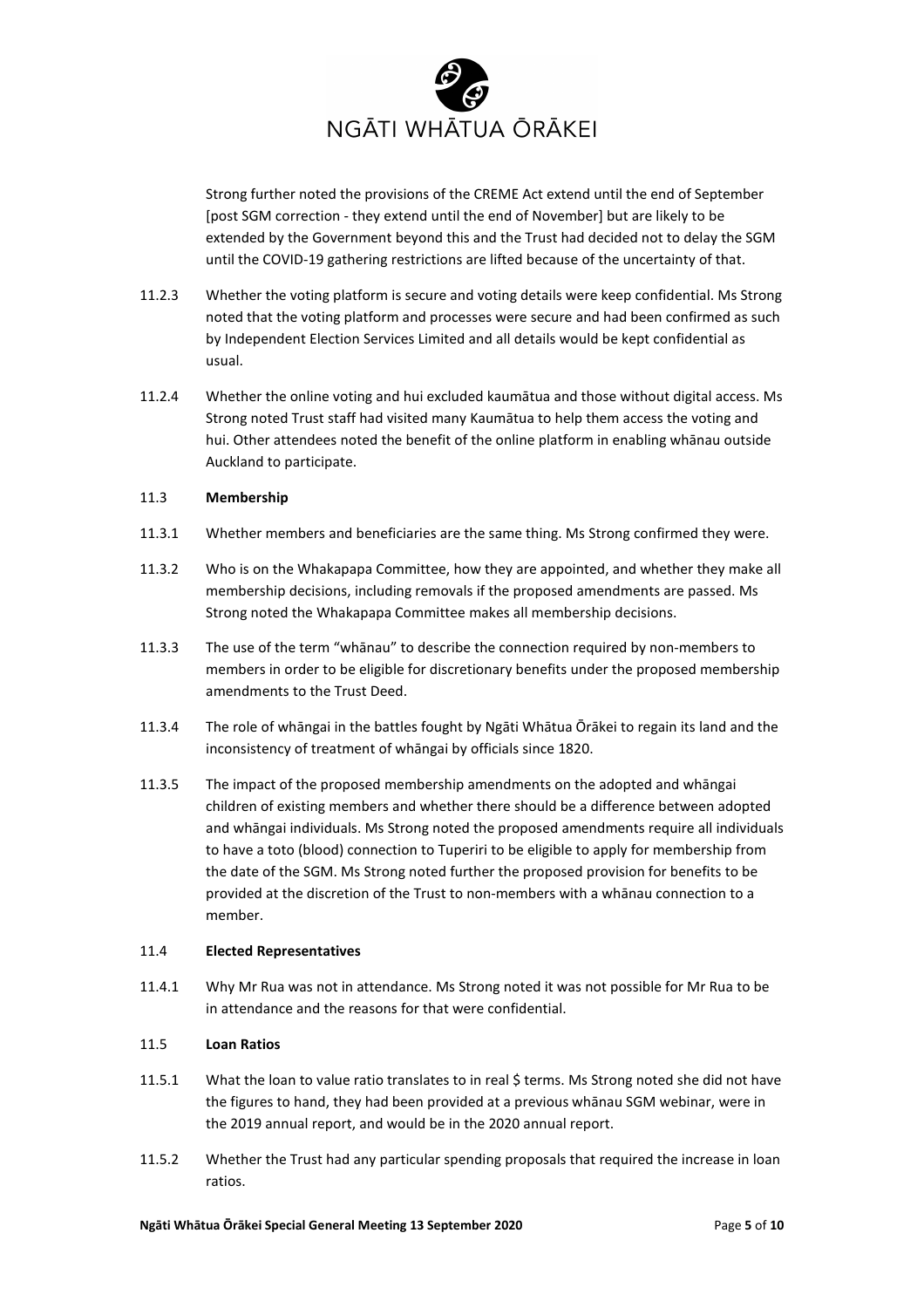

- 11.5.3 Whether the Trust had suffered losses due to COVID-19. Ms Strong noted the Trust had not experienced any losses although it anticipated the property valuations would not increase by as much as originally expected. Ms Strong further noted the details would be in the 2020 annual report.
- 11.6 **Other**
- 11.6.1 Why a macron had been included over the "O" in "Ōrākei".
- 11.6.2 Positive feedback from attendees in relation to the professionalism of the hui, the ability to participate from outside Auckland, and te reo Māori skills of the Elected Representatives and the Trust CEO.
- 11.6.3 What the settlement terms and quantum were for the Eastcliffe litigation. Ms Strong noted these arrangements were commercially sensitive and confidential and could not be shared with whānau.
- 11.6.4 Some attendees had not received voting packs. Ms Strong noted the attempts by Ngāti Whātua Ōrākei staff to ensure whānau contact details remained updated in the whānau database, and that this was ongoing mahi. Ms Strong further advised all affected whānau to contact Election Services and provided the contact details on the Question and Answer and Chat functions on Zoom.
- 11.6.5 The use of whānau to deliver care packs instead of couriers services.
- 11.6.6 Whether liaison officers could be utilised outside of Auckland to coordinate delivery of care packs and provide updates to whānau.
- 11.6.7 Whether the Trust could provide funeral insurance. Ms Strong noted this was not currently under consideration but she would raise it.

#### **The Chair closed the meeting at 12.40pm**

### **12 Waiata**

12.1 Marama Royal led the waiata: Kia piri

### **13 Karakia Whakatumunga**

13.1 Karakia whakatumunga by Renata Blair

**Signed as a true and accurate record**

**Signature – Chair Date**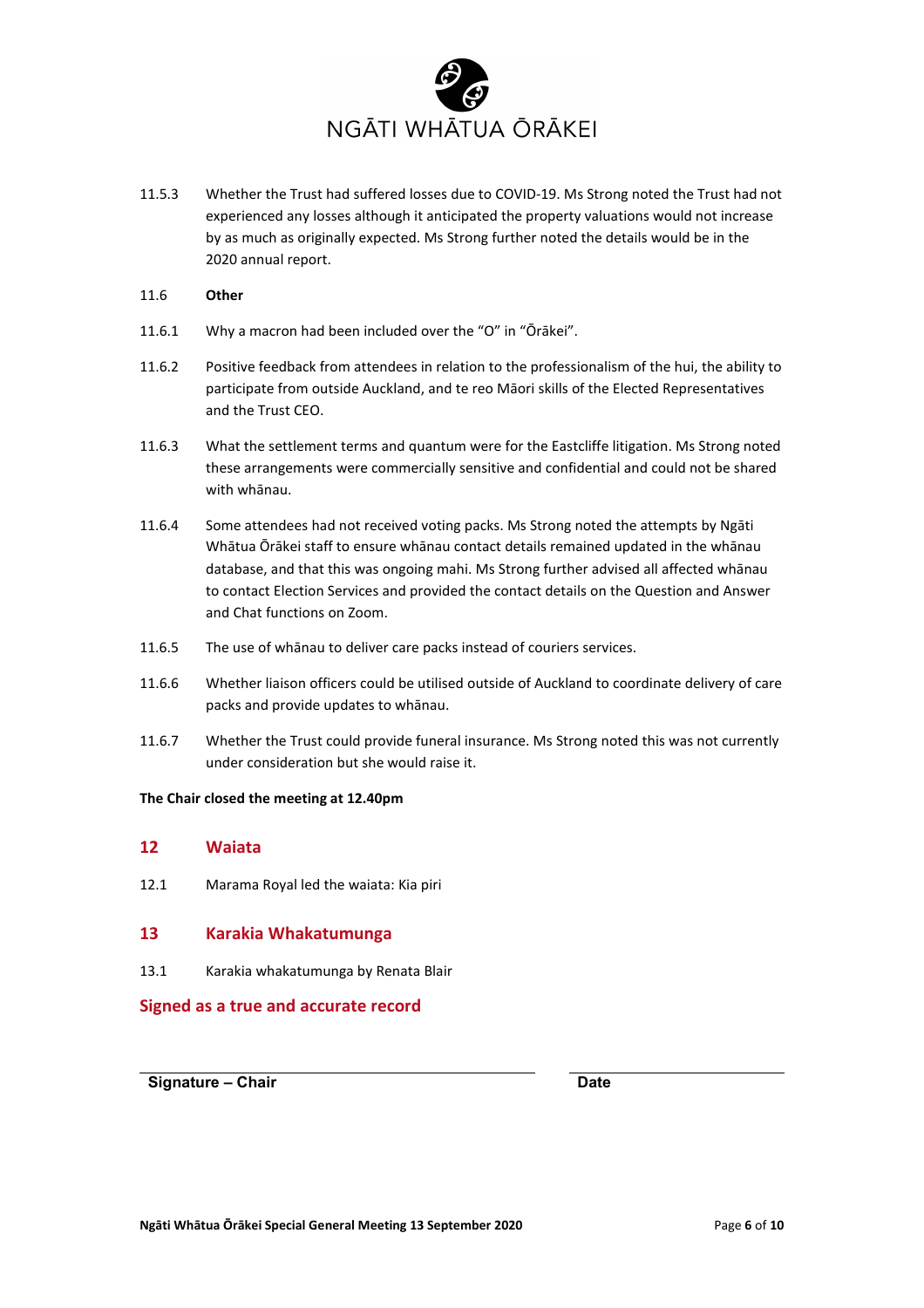

# **Addendum**

# **Answers to Questions Not Answered at the Special General Meeting**

# 13.2 **Why was Matua Tipene delivering care packs given he is kaumatua, shouldn't we use a courier service for this to keep our people safe from COVID?**

Matua Tipene volunteered to deliver care packs because he does this mahi in his role as Kaitiaki of our kaumātua. Also, our kaumātua and whānau really enjoy the whānau contact when the deliveries are made. The feedback we've received tells us that this is a more personal approach.

# 13.3 **Can the Trust set up a liaison officer for whānau outside Auckland to service their surrounding whānau and help assemble and deliver care packages and keep whānau updated kanohi ki te kanohi?**

We have made great use of whānau champions in the past, particularly when we have gone on haerenga and we will continue to make use of our champions in this way in the future. We note that the delivery of care packs was COVID-19 related and we used our own whānau as essential workers to assemble and deliver these packs from our marae as a central point.

We will consider whether we could use our whānau champions more widely.

### 13.4 **Who are the Whakapapa Committee members?**

The current members of the Whakapapa Committee are Whetu Marama Porter, Uncle Danny Tumahai, and Harriet Kaihe.

### 13.5 **Who appoints the Whakapapa Committee members?**

The Trust Board appoints the Whakapapa Committee members in accordance with our Trust Deed.

### 13.6 **Where can whānau access the kōrero of Tuperiri?**

Whānau can access the kōrero of Tuperiri through Toi Whātua, under Ngāti Whātua Ōrākei Whai Maia.

### 13.7 **Can the Group provide funeral insurance?**

Not at this stage. However, this is a great suggestion and the Trust will consider whether funeral insurance can be provided to whānau in its future planning.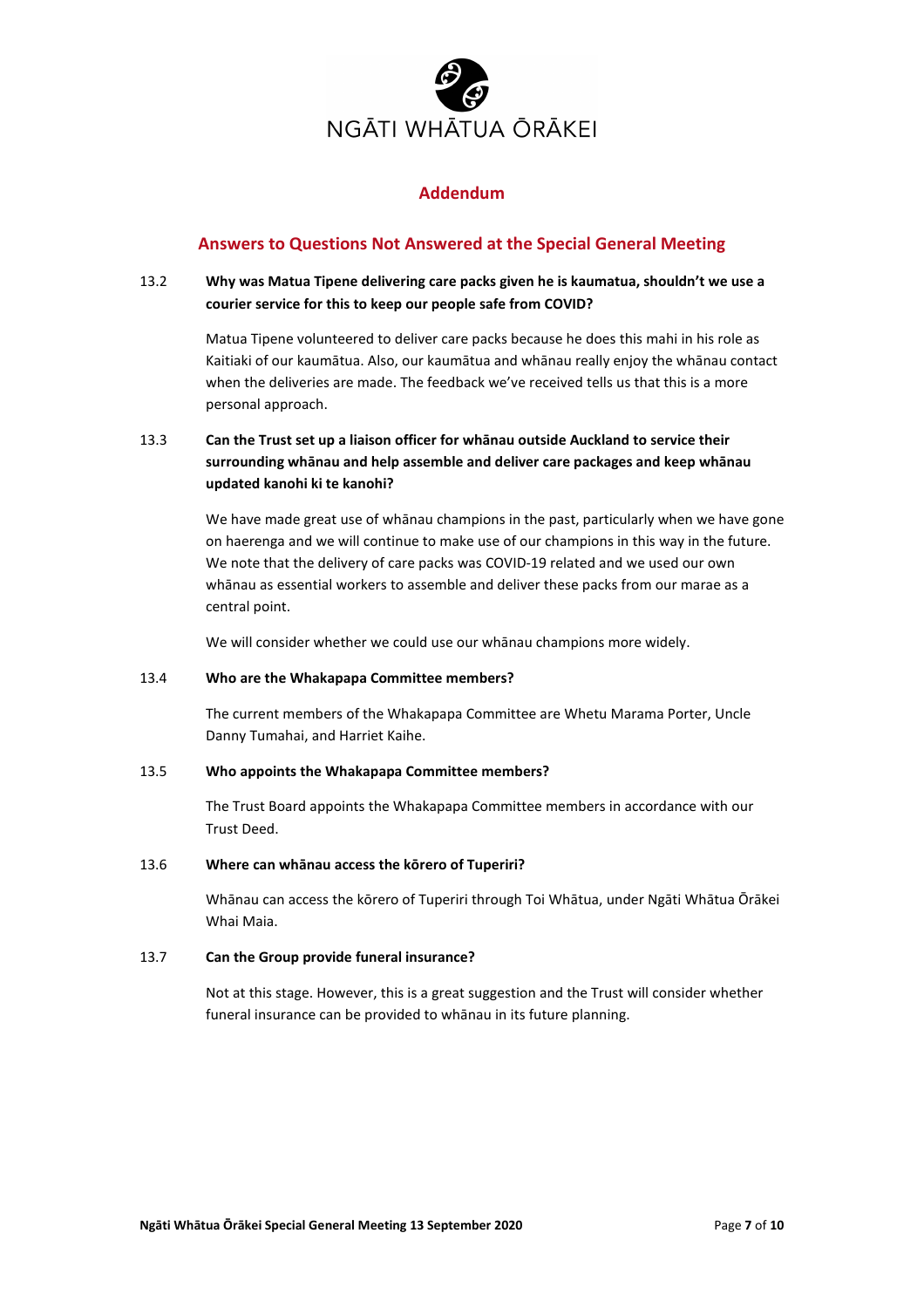

# **APPENDIX 1 WHĀNAU IN ATTENDANCE (per attendance record)**

Ada Jane Stephens Adjani Stephens Anahera Pono Ote Haahi Ratana Morehu Anahera Rawiri Angel Palermo-Witika Anita Poko Arianna Hart Asher Pihema Ashley Toatoa Atakura Hunia Aurtum Grace Martin Awhina Lee-Anne Pouesi-Siakisini Barry Jnr Welsh Beau\_Le Dawn Hartwell Bob Wirihana Hawke Caroline Pihema Caroline Queenie Wieldraaijer Caroline-Michelle Te Kareti Taylor Celsey Hunt Cerise Hargreaves Chytana Phillips Clarke Tamariki Clinton Hotu Coralie Esther Viola Mitchell-Rameka Craig Theodore Grey Daley Williams Dane Tiwene Grey Daniel Te Puna Tumahai Danur Uruamo Daphne Annette Beattie Delwyn Tumahai Desiree Louise Roimata Donaldson Donna Davis-Kopa Dorothy Harrison Echo Shortland-Tucker Elizabeth Kanivatoa Elizabeth Teua Emma Witika Eric Povey Eve Steenson Fiona Smith

Frederick Povey Gareth Davis Gloria Smith Hana Puti Rose Maihi Hariata (Harriet) Peita Hariata Warren Hayley Kipa Hemi Pairama Henry Toka Teua Hoani Roa Honore Pouesi Hore Makoare Jae Mason Jahkodii Morunga Jamie Cook Jasmine Soa Jesse Thompson Joanne Aretha Peters Joseph Wirihana Royal Kaitlin McGrath Kali Phillips Kandy Corvette Kanimato Pouesi Karen Moana Murphy Karla Matua Kataraina Davis Kataraina Leigh Ewe Kathleen Willison Katrina Arania Allen Kawharu Talbot Kaycee Hotu Kayla Gukibau Kelly Matengaro Hira Kema Hawke Kiri Joanne Jordan Krystal Talbot Lana Dalley Leah Aroha Harriman Leah Warbrick Leeann Corvette Leeann Popata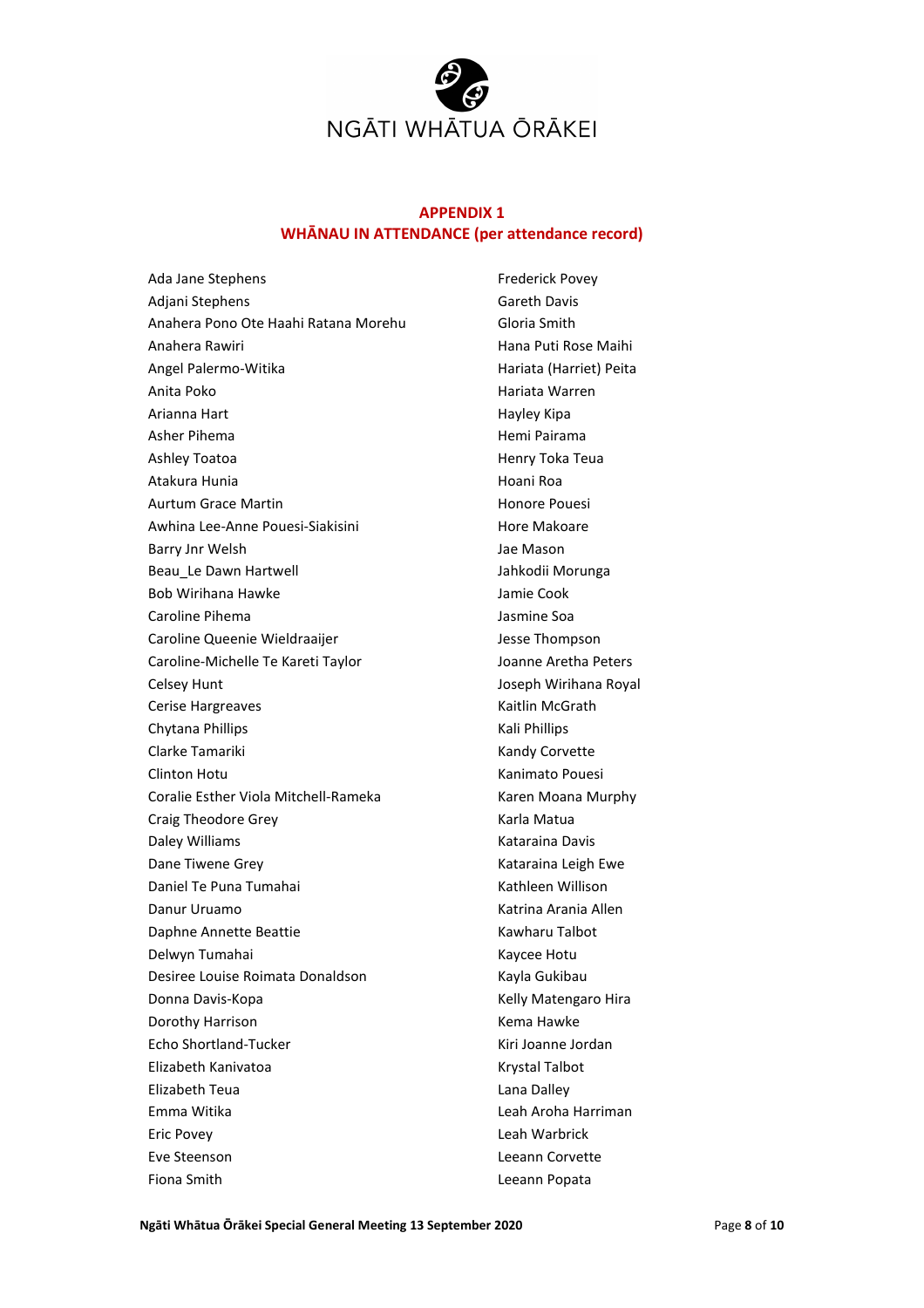

Lenore Moana Hope Lois Talbot Maeva Kearns Malia Kaihe Manaaki Ote Haahi Ratana McColl Manu Sione Marcel Thompson Marcia Hinemoa Hopa Margaret Helen Tukotahi Swan Mariana Jack Marion-Jane Leth Marito Atawhai Hakaraia Maru Stephen Taylor Maruata Teutele Te Waimatao Reweti Maryanne Madden Matt Maihi Meiha Miria Hawke Merania Kerehoma Mere Karaka Gillman Meringaroto Donna Anderson Mervyn Dene Kerehoma Mia Skipwith Michael Steedman Michelle Beattie Mihi Blair Mihi Teresa Melanie Moekaa Moroni Martin Ms Patricia Riria Willing Natalie Schwenke Natalya Tamariki Nathan Morehu Neeson Harriman Nelda Steenson Nesmie Tina Kaye Kanivatoa Netti Rawiri Ngahuia Owena Hawke Ngaire Chalmers Ngaire H Ngaire Lyall Ngawai Beazley Nikki Maunsell-Nathan Nikki Roimata Palermo-Witika Nina Raharuhi Otene Piripi Reweti Pakeke Davis

Patricia Clark Paul Te Whenua Davis Philip Davis Phillip Andrew Steedman Phoebe Sullivan Piki te Ora Maihi Quinta Pouesi Rachel Thompson Rahera Hotu Rana Kipa Rangi Tamaariki-Liddle Rangimakehu Henry Wilson Heta Hall Rangimarie Hunia Rangimarie McColl Rangimarie Rawiri Rangimarie Witika Ravyn Tua Rawinia Maihi Reihana John Gillman Rik Wilson Rio Grey Ritia Deborah Shanice Titaera Kilkelly Robert Duncan Rudolph Robert Steedman Roimata Hawke Romano Talbot Rose Tere-moana Tate Rosie Smith Rowena Dunn Ruby Julia Schwenke Rupert John Fairbrother Sandra Judith van Dijk Sariah Ruth Ngakowarekura Witika Saul Stephens Selwyn-Roimata Teua Shaelyn Maihi Shazeaa Salim Sheldon Teua Shirley Ann Ikkala Stacey Perillo Hariata Ngatai Stella Gukibau Stephen Phillips Stevie-Grace Nelson Susan Heini Wilkinson